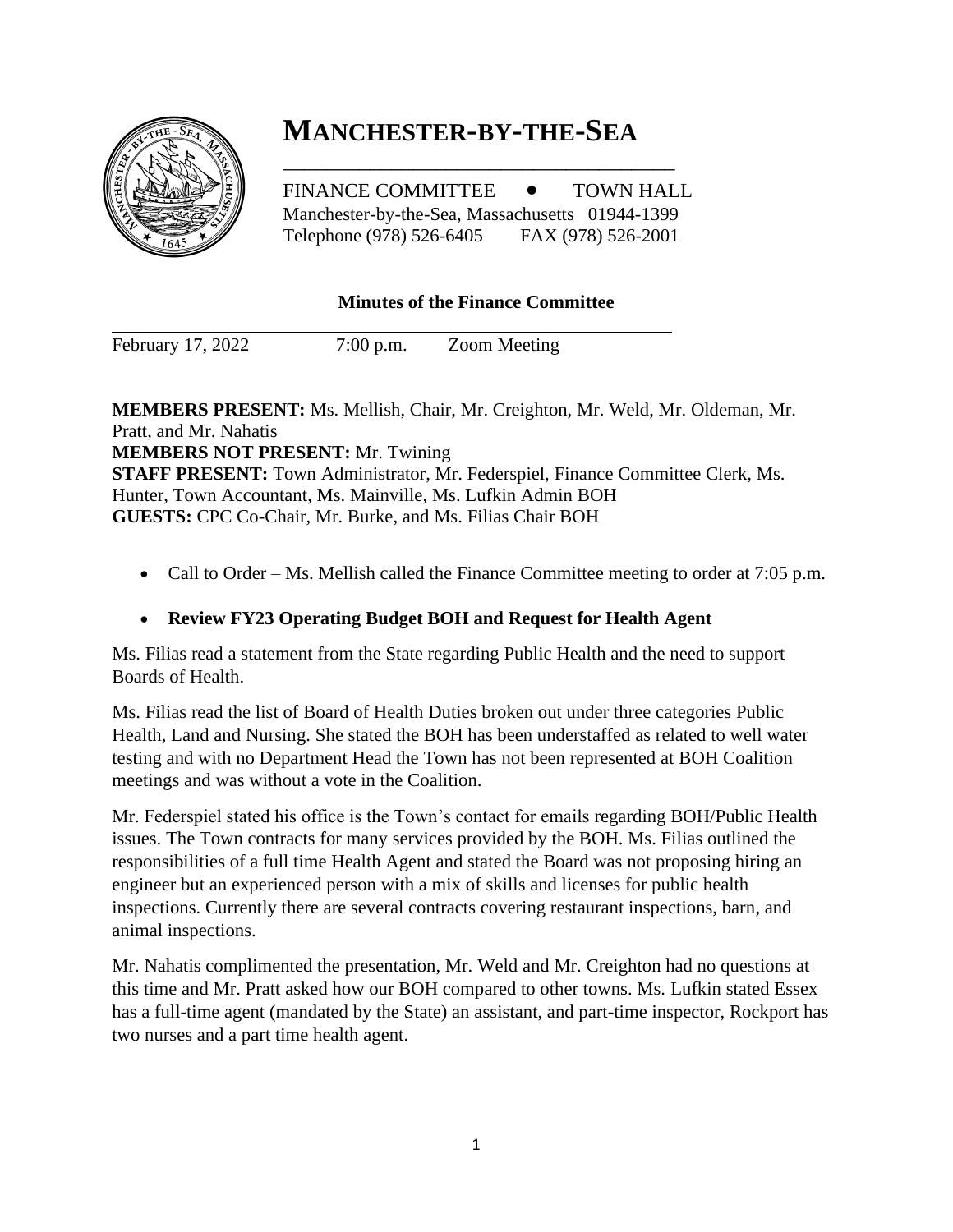Ms. Filias is recommending the Committee select Option C for a part-time Health Agent and tapping into the ARPA funds to cover the cost. During Covid \$61K of CARES funding covered the Town Nurse and Expanded hours of the Administrative Assistant.

Mr. Creighton asked if the proposed labor costs were fully loaded. Mr. Federspiel indicated it would be necessary to add \$20K to the estimate to accurately reflect the cost of adding the position. Mr. Pratt asked if there were opportunities for regionalization with other communities.

Following additional discussion, it was established the numbers around salary for the proposed part-time Health Agent were not accurate. Mr. Mellish requested an updated spreadsheet with more accurate information.

Hazardous Waste disposal was discussed and the BOH proposed having residents incur the cost directly as was the practice in Marblehead instead of the BOH covering the cost. Mr. Creighton stated hazardous waste day was a Town tradition. Mr. Pratt stated residents pay for hazardous waste day but were just not directly billed as in Marblehead.

Ms. Mellish thanked Ms. Filias and Ms. Lufkin.

### • **Review FY23 CPC Approve Projects**

Mr. Burke stated the CPC funds available totaled \$1,265,553.00. Administrative costs totaled \$8 to \$9K.

Mr. Oldeman had no questions.

Mr. Creighton asked about the \$7,500 expenditure for Open Space in the Western Woods. Mr. Burke replied that was for proposed trails. Ms. Mellish asked about the size of the proposed Pollinator Garden, Mr. Burke stated it was to cover the septic area at Tucks Point and an area in Masconomo Park he anticipated the Conservation Commission will determine the size. Mr. Nahatis asked about drainage for Winthrop Field, Mr. Burke stated that was a shared cost with the Winthrop Field Trust. The Committee had no additional questions.

*Mr. Oldeman move to approve CPC expenditure in the amount of \$1,179,500.00 Mr. Nahatis seconded the motion. The motion passed unanimously by roll call vote.* 

• **Review Minutes**

*Mr. Oldeman moved to approve the minutes for January 27, 2022; Mr. Nahatis seconded the motion. The motion passed Mr. Weld, Mr. Creighton, Mr. Oldeman and Ms. Mellish voting affirmatively. Mr. Pratt abstained he was not at the meeting.* 

• Next Meeting Date & Subject

Ms. Mellish proposed approving the Operating Budgets at the meeting on March  $10<sup>th</sup>$  and requested that Ms. Mainville and Mr. Federspiel update language on the big-ticket items. The Committee will also discuss the MERSD override request for FY24, Safer Grant Request. Ms. Mainville stated the Auditors were available to meet on March 3<sup>rd</sup> and then again in April.